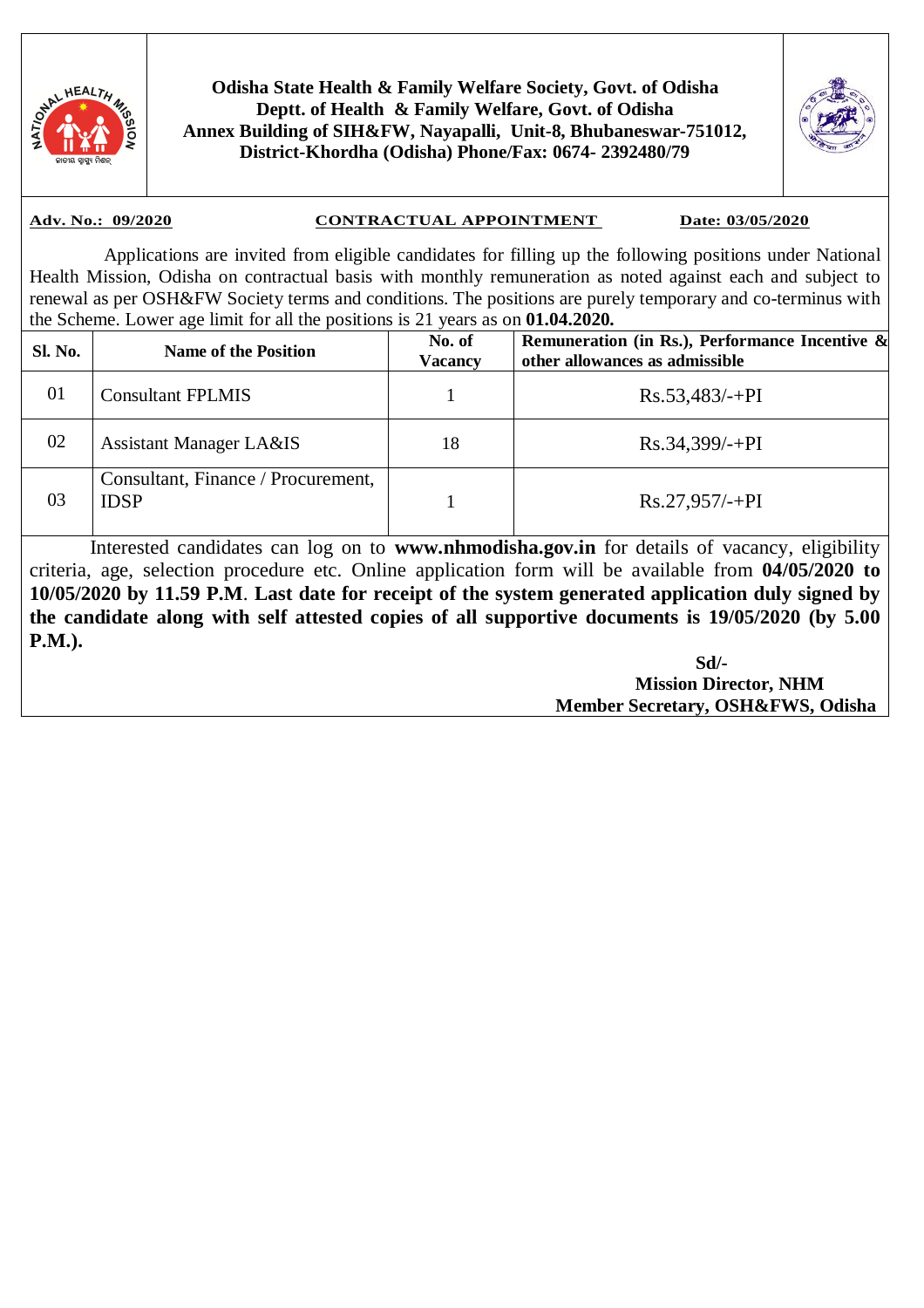

**Odisha State Health & Family Welfare Society, Govt. of Odisha Deptt. of Health & Family Welfare, Govt. of Odisha Annex Building of SIH&FW, Nayapalli, Unit-8, Bhubaneswar-751012, District-Khorda (Odisha) Phone/Fax: 0674- 2392480/79** 

**Adv. No.: 09/2020 CONTRACTUAL APPOINTMENT Date: 03 / 05 / 2020** 

 Applications are invited from eligible candidates for filling up the following positions under National Health Mission, Odisha on contractual basis with monthly remuneration as noted against each and subject to renewal as per OSH&FW Society terms and conditions. The positions are purely temporary and co-terminus with the Scheme. Lower age limit for all the positions is 21 years as on **01.04.2020.**

|                       |                             |                |                 | <b>Remuneration</b>                       |                                                                                                                                                                                                                                                                                                                                                                                                                                                                                                                                                                                                                                                                                                                                                                                                                                                                                                                                                                                                                                                                                                                                                                                                                                                                                                                                                                                                                                                                                                                                                                                                                                                                                                                                                                                                                                                                                                                                                                                                       |
|-----------------------|-----------------------------|----------------|-----------------|-------------------------------------------|-------------------------------------------------------------------------------------------------------------------------------------------------------------------------------------------------------------------------------------------------------------------------------------------------------------------------------------------------------------------------------------------------------------------------------------------------------------------------------------------------------------------------------------------------------------------------------------------------------------------------------------------------------------------------------------------------------------------------------------------------------------------------------------------------------------------------------------------------------------------------------------------------------------------------------------------------------------------------------------------------------------------------------------------------------------------------------------------------------------------------------------------------------------------------------------------------------------------------------------------------------------------------------------------------------------------------------------------------------------------------------------------------------------------------------------------------------------------------------------------------------------------------------------------------------------------------------------------------------------------------------------------------------------------------------------------------------------------------------------------------------------------------------------------------------------------------------------------------------------------------------------------------------------------------------------------------------------------------------------------------------|
| Sl.<br>N <sub>0</sub> |                             |                |                 | (in Rs.),                                 |                                                                                                                                                                                                                                                                                                                                                                                                                                                                                                                                                                                                                                                                                                                                                                                                                                                                                                                                                                                                                                                                                                                                                                                                                                                                                                                                                                                                                                                                                                                                                                                                                                                                                                                                                                                                                                                                                                                                                                                                       |
|                       | Name of the                 |                |                 | Age as on Performance<br><b>Incentive</b> | <b>Eligibility Criteria</b>                                                                                                                                                                                                                                                                                                                                                                                                                                                                                                                                                                                                                                                                                                                                                                                                                                                                                                                                                                                                                                                                                                                                                                                                                                                                                                                                                                                                                                                                                                                                                                                                                                                                                                                                                                                                                                                                                                                                                                           |
|                       | <b>Position</b>             | <b>Vacancy</b> | 01.04.2020      | $(P.I.)$ & other                          |                                                                                                                                                                                                                                                                                                                                                                                                                                                                                                                                                                                                                                                                                                                                                                                                                                                                                                                                                                                                                                                                                                                                                                                                                                                                                                                                                                                                                                                                                                                                                                                                                                                                                                                                                                                                                                                                                                                                                                                                       |
|                       |                             |                |                 | allowances as                             |                                                                                                                                                                                                                                                                                                                                                                                                                                                                                                                                                                                                                                                                                                                                                                                                                                                                                                                                                                                                                                                                                                                                                                                                                                                                                                                                                                                                                                                                                                                                                                                                                                                                                                                                                                                                                                                                                                                                                                                                       |
|                       |                             |                |                 | admissible                                |                                                                                                                                                                                                                                                                                                                                                                                                                                                                                                                                                                                                                                                                                                                                                                                                                                                                                                                                                                                                                                                                                                                                                                                                                                                                                                                                                                                                                                                                                                                                                                                                                                                                                                                                                                                                                                                                                                                                                                                                       |
| 01                    | Consultant<br><b>FPLMIS</b> | 01             | Upto<br>45 yrs. | Rs.53,483/-<br>$+PI$                      | <b>Qualification:</b> The candidate must have passed B.<br>Pharma / M. Pharma with Master Degree in Business<br>Administration or its' equivalent course (2 years course<br>duration), such as; Post Graduate Diploma in Business<br>Administration or Post Graduate Diploma in Business<br>Management or Post Graduate Diploma in Management<br>from any recognised university/institute with minimum<br>50% marks. S/he must have minimum 02 years of post<br>qualification experience in handling PF logistics at state<br>or district level.<br><b>OR</b><br>The candidate must have passed Master Degree in<br>Logistics and Supply Chain Management (2 years course<br>duration) from any recognised university/institute with<br>minimum 50% marks. S/he must have minimum 02 years<br>post qualification experience in health sector.<br><b>OR</b><br>The candidate must have passed any Master Degree (2)<br>from<br>duration)<br>recognised<br>course<br>any<br>years<br>university/institute with minimum 50% marks along with<br>Post Graduate Diploma in Logistics and Supply Chain<br>Management. S/he must have minimum 02 years post<br>qualification experience in health sector.<br><b>OR</b><br>The candidate must have passed B. Pharma from any<br>recognised university/institute with minimum 50% marks<br>along with Post Graduate Diploma in Logistics and<br>Supply Chain Management. S/he must have minimum 02<br>years post qualification experience in health sector.<br>OR<br>The candidate must have passed Master Degree or<br>Diploma in Public Health (2 years course duration)<br>/Hospital Management/ Hospital Administration (2 years<br>course duration) from any recognized university/institute<br>with minimum 50% marks. S/he must have minimum 02<br>years of post qualification experience in handling PF<br>logistics at state or district level.<br>The candidate must have passed PGDCA/DCA course<br>with any of the above mentioned qualifications. |

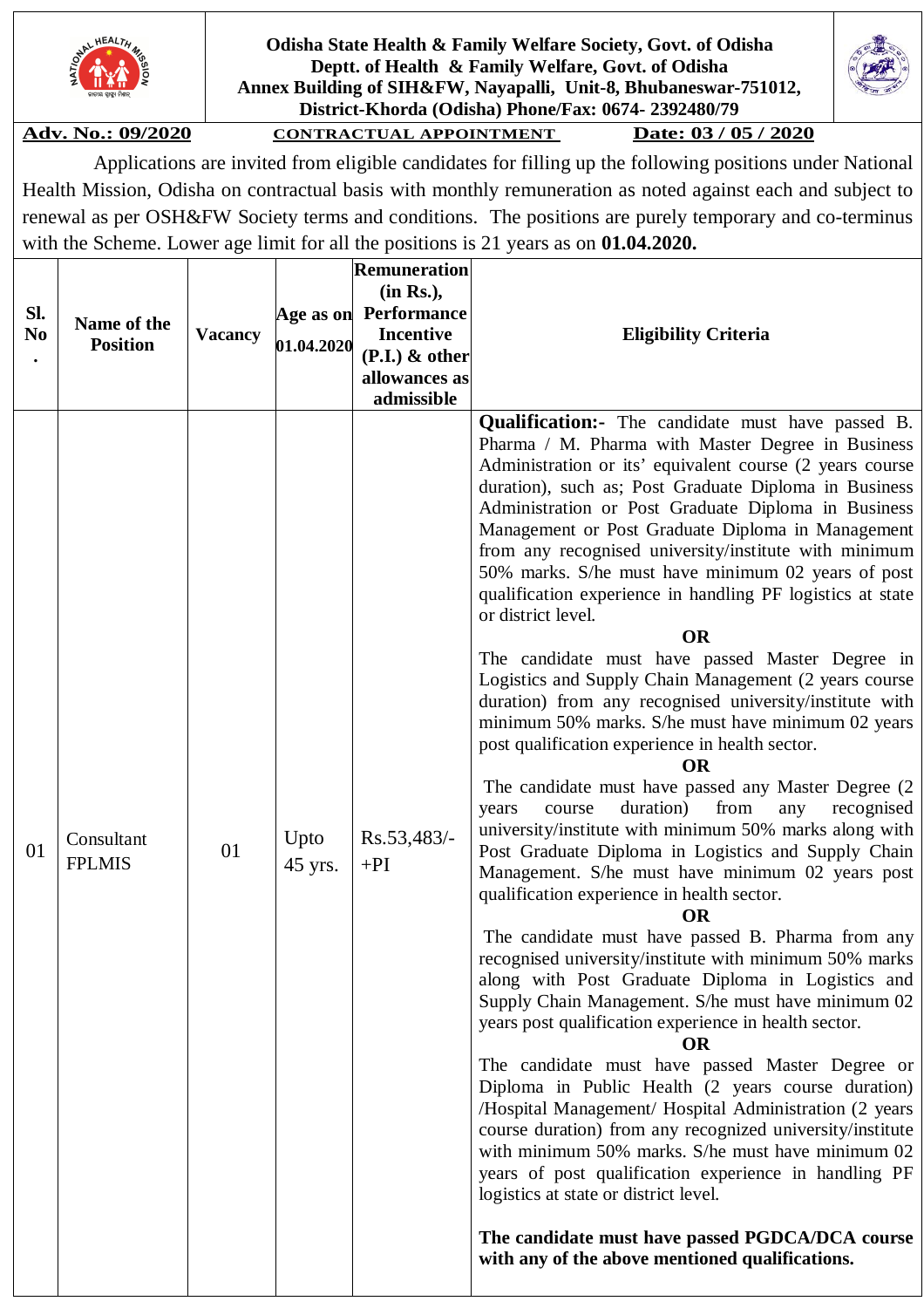| Sl.<br>N <sub>0</sub> | Name of the<br><b>Position</b>                          | <b>Vacancy</b> | 01.04.2020      | Remuneration<br>(in Rs.),<br>Age as on Performance<br><b>Incentive</b><br>$(P.I.)$ & other<br>allowances as<br>admissible | <b>Eligibility Criteria</b>                                                                                                                                                                                                                                                                                                                                                                                                                                                                                                                                                                                                        |
|-----------------------|---------------------------------------------------------|----------------|-----------------|---------------------------------------------------------------------------------------------------------------------------|------------------------------------------------------------------------------------------------------------------------------------------------------------------------------------------------------------------------------------------------------------------------------------------------------------------------------------------------------------------------------------------------------------------------------------------------------------------------------------------------------------------------------------------------------------------------------------------------------------------------------------|
| 02                    | Assistant<br>Manager<br>LA&IS                           | 18             | Upto<br>45 yrs. | Rs.34,399/-<br>$+PI$                                                                                                      | <b>Qualification:</b> - The Candidate must have passed<br>Graduation in Law along with Master Degree (2 years<br>course duration) in Social Work or Sociology or<br>Psychology or Anthropology or Public Health or Business<br>Administration or its' equivalent course (2 years course<br>duration), such as; Post Graduate Diploma in Business<br>Administration or Post Graduate Diploma in Business<br>Management or Post Graduate Diploma in Management<br>from any recognised university/institute with minimum<br>50% marks.<br>The candidate must have passed PGDCA/DCA course<br>with the above mentioned qualifications. |
| 03                    | Consultant,<br>Finance /<br>Procurement,<br><b>IDSP</b> | 01             | Upto<br>45 yrs. | Rs.27,957/-<br>$+PI$                                                                                                      | The candidate must have passed B.com with minimum<br>50% marks. Computer proficiency in M.S Office &<br>accounting package (Tally) is required.<br><b>Experience:-The candidate must have minimum 2</b><br>years of post qualification experience in the relevant<br>field.                                                                                                                                                                                                                                                                                                                                                        |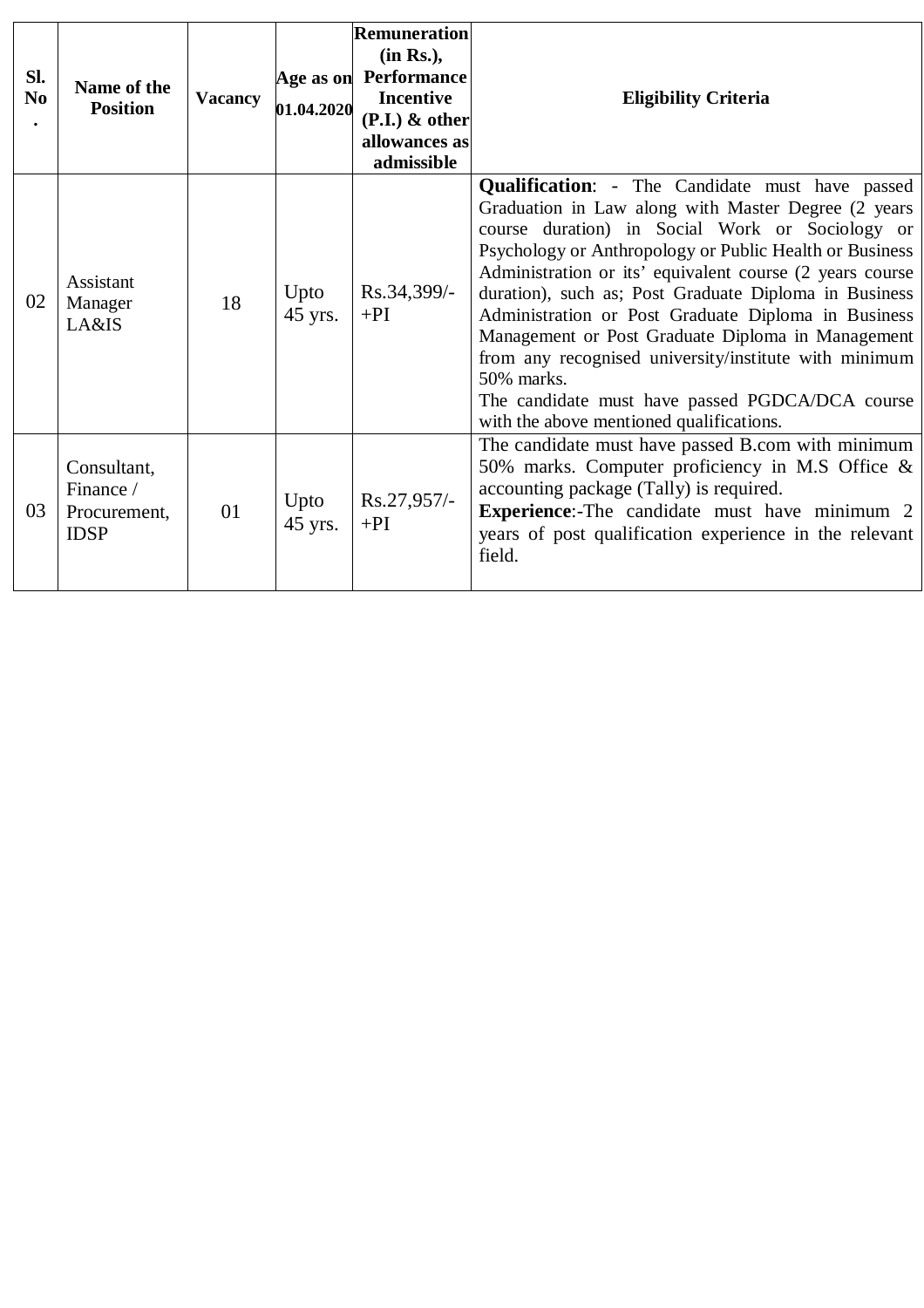#### **General information and Instructions:**

- i. The above positions are purely temporary and co-terminus with the scheme. Canvassing in any form will render the candidate disqualified for the position.
- ii. Details of vacancy, eligibility, age, ToR, selection procedure etc. can be downloaded from the official website **(www.nhmodisha.gov.in)**.
- iii. The applications received for the above position will be scrutinized and the database will be uploaded in the above official website for invitation of objection. Candidates are required to visit official website: **www.nhmodisha.gov.in** at regular intervals for any notification, updates (objection invitation / different tests notices), results etc. relating to recruitment.
- iv. Candidates will be selected on the basis of selection process as applicable. Only shortlisted candidates will be called for participation in the selection process.
- v. Candidates, who are already working in Health Department either on regular or on contractual basis, have to submit **No Objection Certificate** from the employer (appointing authority) at the time of submission of application. NOC issued by any other authority other than appointing authority will not be accepted. NOC must be specific for the post, S/he applying and must be issued subsequent to issue of the advertisement.
- vi. **Interested candidates fulfilling the eligibility criteria are to apply online through the above said website.** Online application form will be available from **04/05/2020 to 10/05/2020** till **11.59 P.M**. **System generated application form duly signed by the candidate along with self attested photocopies of all certificates and Mark sheets, in support of age, qualification and experience shall however be sent to the "Mission Directorate (NHM), Annex Building of SIH&FW, Nayapalli, Unit-8, Bhubaneswar-751012, District-Khordha (Odisha)" so as to reach us on or before 19/05/2020 (by 5.00 P.M.) through Regd. Post / Speed Post / Courier only and the envelope containing the application should be superscribed clearly name of the post applied for**.
- vii. The candidate has to exhibit requisite documents / experience certificates which shall clearly establish his/her eligibility as per conditions as above, without which his/her candidature shall be rejected. The experience certificate of the Employer/s must clearly specify the period of incumbency, name of the post and nature of responsibility.
- viii. In case the marks obtained are in the form of CGPA, OGPA, DGPA, GPA, CPI etc., a certificate for conversion as applicable to percentage of marks shall be submitted at the time of submission of application form. Certification towards AICTE / UGC recognition of Institutions / Universities shall also be submitted at the time of submission of application form, wherever applicable, without which the application shall not be considered  $\&$ shall be rejected.
- ix. Candidates who are over aged, under qualified, not having requisite percentage of marks, not having requisite experience etc. need not apply.
- x. Incomplete application in any form will be rejected. Non submission of certificate/documents along with the online application shall be liable for rejection.
- xi. If any candidate is found to have suppressed any material information or furnished false information / documents, his/her case shall not be considered for the post applied for and in case already engaged on the basis of the said information / documents, his / her service shall be terminated from the Society forthwith. Candidates who have been disengaged earlier from the OSH&FW Society on administrative ground such as disobedience / poor performances / misbehavior / criminal activity etc. are not eligible to apply.
- xii. This office will not be held responsible for any postal delay. **No application will be entertained after dt 19/05/2020 (5.00 P.M.)**. No personal correspondence / queries will be entertained. All communication will be made through E-mail / official website / SMS.
- xiii. The panel for above position shall also remain valid for similar post / s in other programmes under NHM ambit with same educational qualification and same remuneration, as will be decided by the Society.
- xiv. Number of vacancies / remuneration as mentioned under this advertisement may vary at the time of actual engagement.
- **xv.** The undersigned reserves the right to cancel any or all the applications / positions at any stage of recruitment process without assigning any reason thereof.

 **Sd/- Mission Director, NHM Member Secretary, OSH&FWS, Odisha**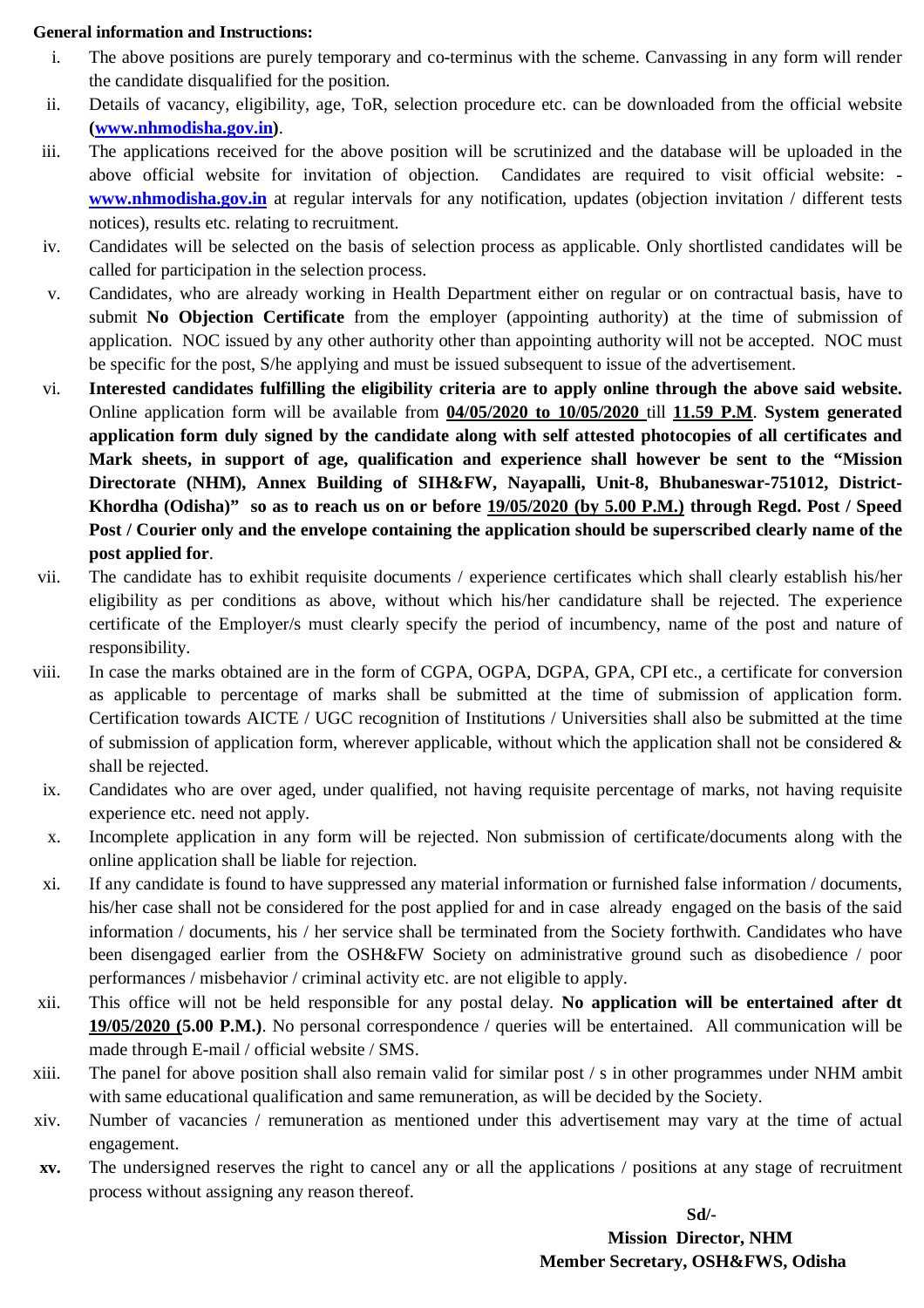| Selection Procedure (09/2020) |                                                                             |  |  |
|-------------------------------|-----------------------------------------------------------------------------|--|--|
|                               | All the eligible applicants, fulfilling the eligibility criteria as per the |  |  |
| <b>Consultant FPLMIS</b>      | advertisement shall be called for Written Test. A list of candidates        |  |  |
|                               | securing 50% or more marks in Written Test shall be called for Viva-        |  |  |
|                               | voce. However, the final merit list shall be prepared by adding the         |  |  |
|                               | marks secured in two stages i.e. Written Test and Viva-Voce marks.          |  |  |
| <b>Assistant Manager</b>      | The candidates securing 50% and more marks in Final Panel Merit             |  |  |
| LA&IS                         | list shall be kept in the Panel with the validity of 01 year from the       |  |  |
|                               | date of its approval.                                                       |  |  |
|                               | All the eligible applicants, fulfilling the eligibility criteria as per the |  |  |
|                               | advertisement shall be called for Written Test. A list of candidates        |  |  |
| Consultant, Finance           | securing 50% or more marks in Written Test shall be called for              |  |  |
| /Procurement, IDSP            | Computer test & Viva-voce. However, the final merit list shall be           |  |  |
|                               | prepared by adding the marks secured in three stages <i>i.e.</i> Written    |  |  |
|                               | Test, Computer test and Viva-Voce marks. The candidates securing            |  |  |
|                               | 50% and more marks in Final Panel Merit list shall be kept in the           |  |  |
|                               | Panel with the validity of 01 year from the date of its approval.           |  |  |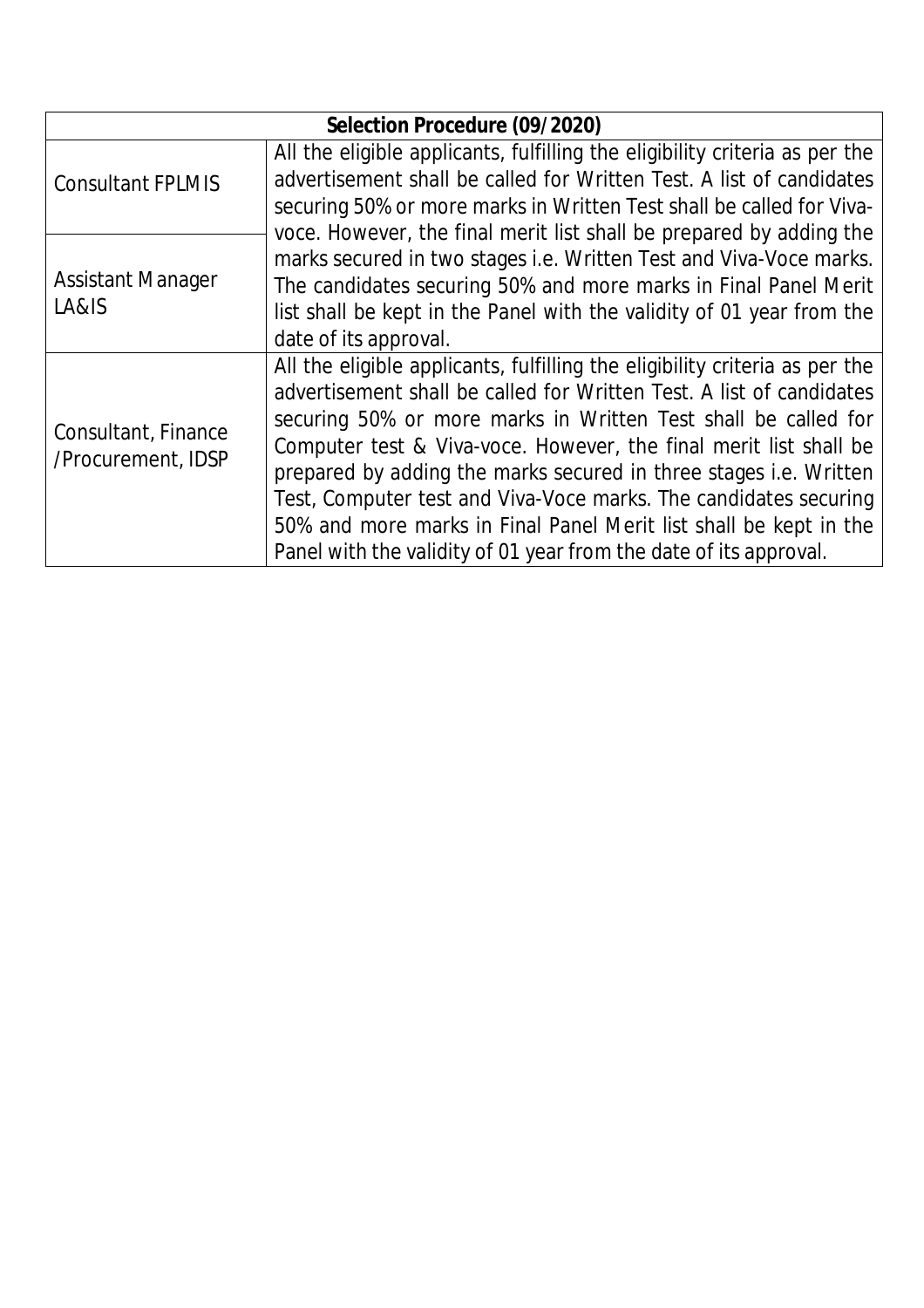## **Terms of Reference of Consultant FPLMIS**

- 1. Supporting the implementation and roll out of FPLMIS, including the establishment of comprehensive data collection and reporting system.
- 2. Ensuring the timely assessment and processing of supply indents received by MoHFW through proper channels, for contraceptives and other FP supplies, to avoid stock outs in the state.
- 3. Coordinating with stake holders for the procurement, distribution and management of FP commodities.
- 4. Conducting regular field visits to provide support for the full operationalisation of FPLMIS at the district and sub-district levels.
- 5. Building the capacity of health functionaries responsible for store keeping and supply management of reproductive health commodities (including ANMs and ASHAs), with emphasis on logistics and supply chain management information system.
- 6. Developing the capacity of state and district store officers responsible for the management of FP supplies, with a view to ensuring effective management of distribution channels, as well as inventory management.
- 7. Conducting regular visits to districts for assessing the effectiveness of distribution channels, identifying critical bottlenecks and initiating appropriate measures at the Directorate level, to address the same.
- 8. Developing monthly, quarterly and annual reports for submission to DFW through Consultant, Family Planning.
- 9. Working in coordination with DFW at the State and FP Division, MoH&FW, Government of India.
- 10. Ensure maintenance and up gradation of FPLMIS software.
- 11. Carry out any other programme related activities, as required.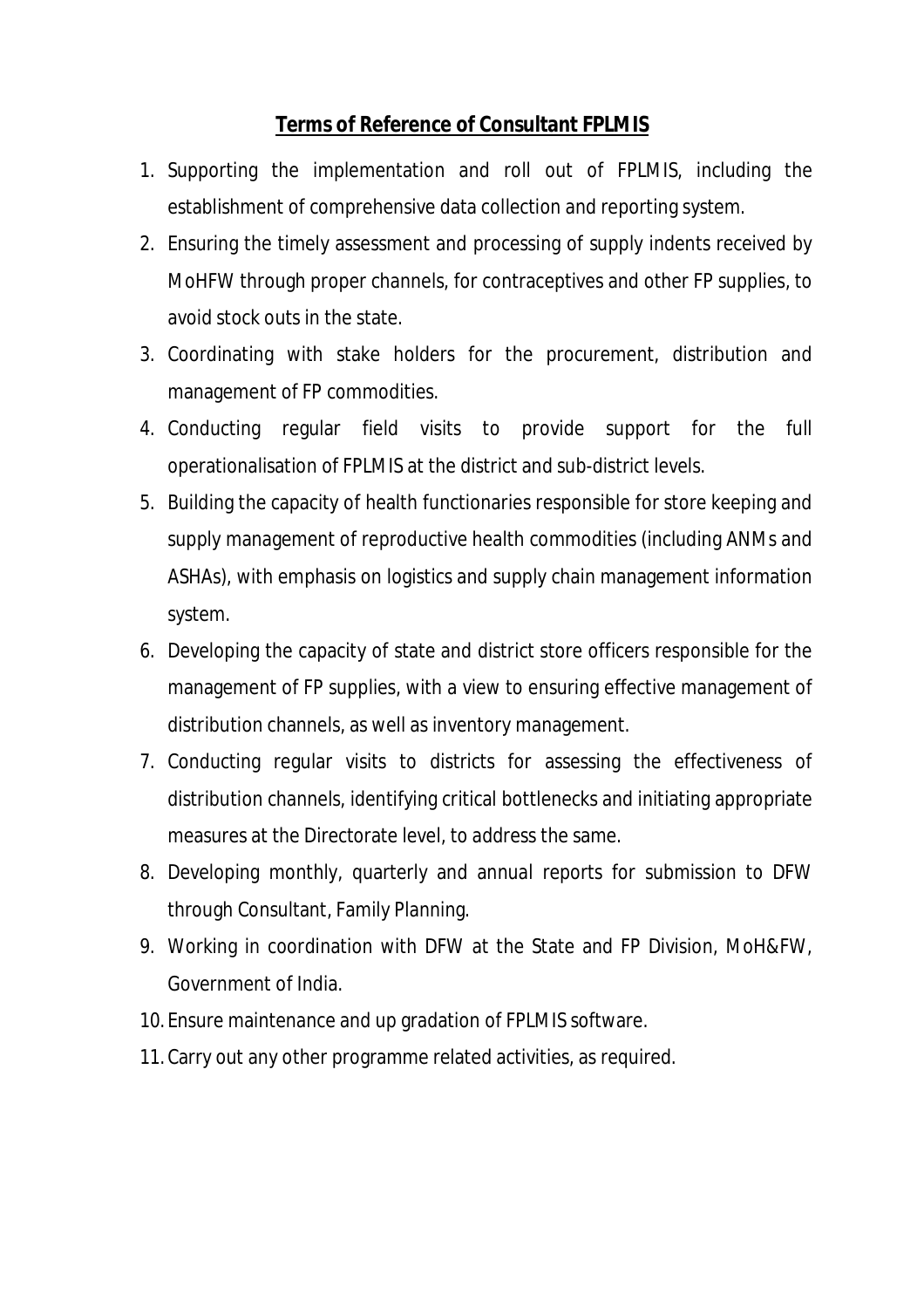# Assistant Manager-Legal Affairs & Institutional Strengthening

## 1. Familiarity with RMNCH+A and NRHM programmes.

- Have clear knowledge about different components of RMNCH +A programmes.  $\sim$
- Have basic understanding about SPMU, DPMU and BPMU.
- Have tangible knowledge about the structure and functions of ZSS, RKS, GKS.
- Have clear knowledge about the structure and functions of district/block/Sector  $25$ and SC level of health system.
- Acquired knowledge about Primary / Secondary / tertiary level of health system and function.
- Have command over PCPNDT Act and it's implementation at district and block level.
- Have clear understanding about different National Disease Cortrol Programme and Non Communicable Disease.
- Apart from FMNCH+A, Programme Associate have sound knowledge about NRHM initiatives and community process.

## 2. Development of Programme plan and implementation:

- Develop district PIP with the support and guidance of DPMU team.  $-1$
- $\sim$ Provide logistics, documentation and reporting support to DPM and DM-RCH for programme planning, implementation reporting and review on regular basis.
- Develop all qualitative report of different RMNCH+A activities and NRHM initiatives.
- Ensure that all quantitative/ qualitative reports are submitted to State in due time (both in soft and hard copy).
- Provide required documentation support to district TST and DTT to develop the field visit report and ensure that the visits reports are issued to the respective institutions and compliance received by the CDMO.

## 3. Development of District training Calendar, training implementation, documentation & reporting to State.

- Develop district training calendar as per the approved training PIP and approve  $-1$ the same from CDMO as per the guidarce of DM-RCH.
- Crganize different Maternal, CH, Adolescent, FP, NDCP, NCDP & PCPNDT training as per the approved training calendar and guidance of DM-RCH.
- 28. Maintain all training related documents of different training progarmmes as per the guidelines.
- Develop and submit the monthly /quarterly/annual training report to DM-RCH for approval and onwards action.
- Maintain the name based training data of all DP and non-DP of the district.
- Ensure settlement of training expenditure within 15 days after training.
- Update the ITEMs software on monthly basis. Maintain name based individual 22.11 performance of all trained personnel.
- Analyze the training achievement data both physical and financial and submit the status to DM-RCH.
- Maintain the stock of training material, equipments/instruments/ mannequin.
- Ensure that all required training materials and training manuals are available before organising the training.